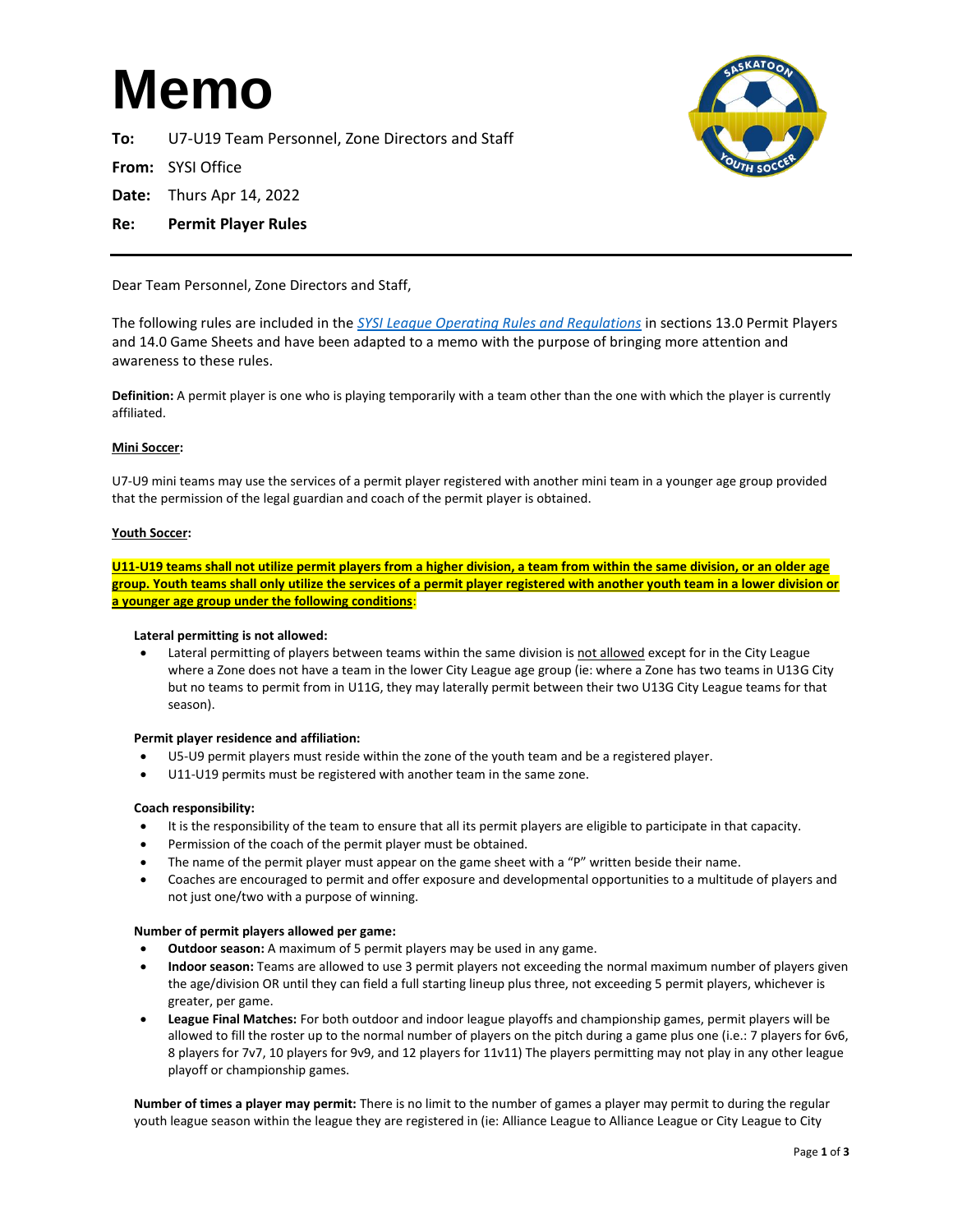League) .

• Alliance League players are restricted from and may not permit to the City League.

**Age Group** Eligible to permit from:

- City League players are allowed to permit to the Alliance League a maximum of three (3) times within a regular season. Any requests above the three would be submitted to the SYSI office by the Alliance team requesting the permit player and shall require special circumstances.
- Provincial Soccer League (PSL) City League players are restricted from permitting to the PSL; Alliance League players may permit to the PSL; players who are registered solely on a PSL team may not permit to the City or Alliance Leagues; only under-13 players may participate and be registered on both an under-13 Alliance League team and an under-13 PSL team; under-15 and under-17 PSL players are not allowed to also permit or be registered on an SYSI Alliance League or City League team.

**Female players permitting to male teams:** Girls are allowed to permit to the equivalent boys divisions (under-13 girls Alliance A can permit to under-13 boys Alliance A but cannot permit to under-13 boys Alliance B). All other permit rules still apply.

## **Interlocked divisions:**

- When two divisions (e.g. under-13 Alliance A and under-13 Alliance B) are amalgamated into one league and separate standings are kept, players from lower age/division teams are eligible for permit play with higher age/division teams in the same league only when the two groups are not playing each other (e.g. under-13 Alliance A vs under-13 Alliance A could permit under-13 Alliance B but not when it is under-13 Alliance A vs under-13 Alliance B). All other permit rules still apply.
- When two divisions are amalgamated into one league, players from the lower age/division can use the same permit rules that apply to the higher age/division. (e.g. if under-17 Alliance two is amalgamated with under-15 Alliance A, then the under-15 Alliance A could permit under-17 Alliance B players in games against the under-17 Alliance A. NOTE, this type of permit can only be used in games against the higher age/division. If the under-17 Alliance B and under-15 Alliance A are amalgamated, and it is a game between two under-15 Alliance A teams, then under-17 Alliance B players would not be eligible permits for this game.)

| Age Group                 | Eligible to permit from. |                       |                 |                                                                                                                     |                 |
|---------------------------|--------------------------|-----------------------|-----------------|---------------------------------------------------------------------------------------------------------------------|-----------------|
| <b>U11 Alliance A</b>     | U11 Alliance B           | U9 Development        | U9 Community    | U11 City League                                                                                                     |                 |
| <b>U13 Alliance A</b>     | U13 Alliance B           | U11 Alliance A        | U11 Alliance B  | U13 City League                                                                                                     | U11 City League |
| U15 Alliance A            | U15 Alliance B           | U13 Alliance A        | U13 Alliance B  | U15 City League                                                                                                     | U13 City League |
| <b>U17 Alliance A</b>     | <b>U17 Alliance B</b>    | U15 Alliance A        | U15 Alliance B  | U17 City League                                                                                                     | U15 City League |
| <b>U19 Alliance A</b>     | U19 Alliance B           | U17 Alliance A        | U17 Alliance B  | U19 City League                                                                                                     | U17 City League |
| <b>U11 Alliance B</b>     | U9 Development           | U9 Community          | U11 City League |                                                                                                                     |                 |
| <b>U13 Alliance B</b>     | U11 Alliance A           | U11 Alliance B        | U13 City League | U11 City League                                                                                                     |                 |
| <b>U15 Alliance B</b>     | U13 Alliance A           | U13 Alliance B        | U15 City League | U13 City League                                                                                                     |                 |
| <b>U17 Alliance B</b>     | U15 Alliance A           | U15 Alliance B        | U17 City League | U15 City League                                                                                                     |                 |
| <b>U19 Alliance B</b>     | U17 Alliance A           | U17 Alliance B        | U19 City League | U19 City League                                                                                                     |                 |
| U11 City League $\Box$    | <b>U9 Community</b>      | <b>U9 Development</b> |                 |                                                                                                                     |                 |
| U13 City League $\Box$    | <b>U11 City League</b>   |                       |                 |                                                                                                                     |                 |
| U15 City League $\Box$    | U13 City League          |                       |                 | Note: A City League player may only<br>permit to the Alliance League a total<br>of three (3) times within a season. |                 |
| U17 City League $\square$ | <b>U15 City League</b>   |                       |                 |                                                                                                                     |                 |
| U19 City League L         | U17 City League          |                       |                 |                                                                                                                     |                 |

# **League Permit Grid:**

**Special Permission:** In circumstances where a youth team is unable to access a reasonable number of permit players from within their zone, the zone may request special permission from the SYSI office to use permit players from outside the zone or propose another option for consideration. Such permission must be in writing and be obtained in advance of using permit players from outside the zone. These permit players are governed by the same rules as permit players from within the zone. The SYSI office may request advice from the SYSI Advisory Committee if needed and will inform such committee of any SYSI office decisions made on special requests regarding permitting.

**Additional permit rules for teams approved to exceed roster limits:** Teams who have been granted approval by SYSI to have additional players on their roster over and above the maximum roster size may not use permit players to fill beyond the maximum number of players initially set by SYSI, see Number of Players section. For example, if the roster size maximum is 12 and the team was approved to carry 14 players, than they can only use permit players when their total number of players available to play and those listed on the game sheet does not exceed 12 players.